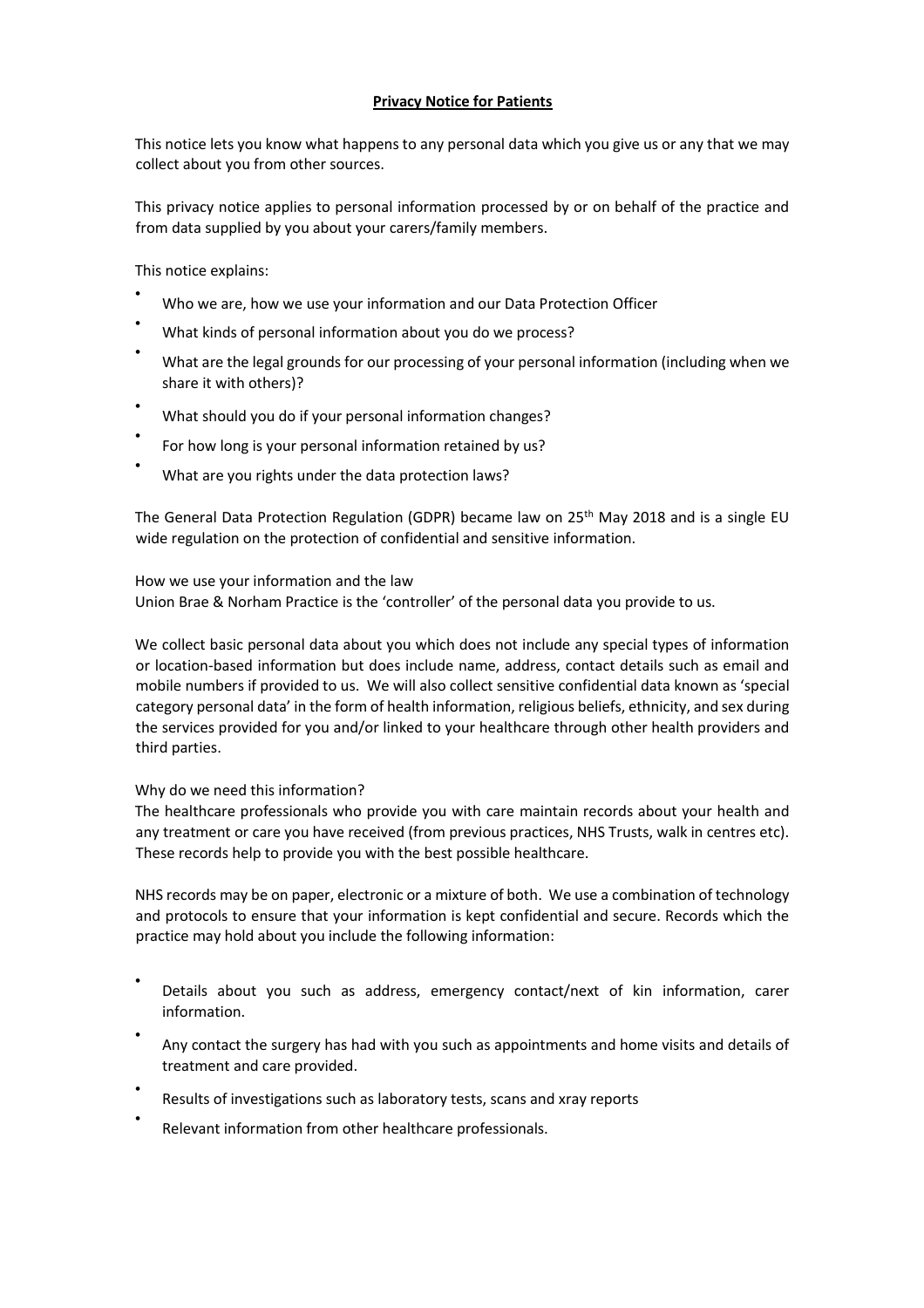To ensure you receive the best possible care, your records are used to facilitate the care you receive. Information held about you may be used to help protect the health of the public and to help us manage the NHS. Information may be used within the practice for clinical audit, research and to monitor the quality of the service provided.

### How do we lawfully use your data?

We need to know your personal, sensitive, and confidential data in order to provide you with healthcare services as a general practice. Under GDPR we will be lawfully using your information in accordance with:

Article 6, e) processing is necessary for the performance of a task carried out in the public interest or in the exercise of official authority vested in the Controller.

Article 9, h) processing is necessary for the purpose of preventive or occupational medicine, for the assessment of the working capacity of the employee, medical diagnosis, the provision of health or social care or treatment or the management of health and social care systems.

## How we maintain confidentiality of your records

We are committed to protecting your privacy and will only use information collected lawfully in accordance with:

- Data Protection Act 2018
- The General Data Protection Regulations 2018
- Human Rights Act 1998
- Common Law Duty of Confidentiality
- Health and Social Care Act 2012
- NHS codes of Confidentiality, Information Security and Records Management
- Information: To Share or Not to Share Review

Every member of staff working for an NHS organisation has a legal obligation to keep information about you confidential. Our practice policy is to respect the privacy of our patients, their families and our staff and to ensure all personal data relating to our patients is protected. Confidentiality clauses are part of the Contract of Employment for directly employed staff and others who may work in the practice from time to time sign a confidentiality agreement.

We will only ever use or pass on information about you if others involved in your care have a genuine need for it. We will not disclose your information to any third party without your permission unless these are exceptional circumstances ie emergency situations or where the law requires information to be passed on in the best interests of the patients under the Caldicott principles and safeguarding needs where adults and children need to be protected from the risk of harm. In those circumstances we do not need your consent to do this.

In certain circumstances you may have the right to withdraw your consent to the processing of data. Please contact the Practice Manager in writing if you wish to withdraw your consent. If some circumstances we may need to store your data after your consent has been withdrawn to comply with legislative requirements.

Some of this information will be held centrally and used for statistical purposes. Where we do this, we take strict measures to ensure that individual patients cannot be identified.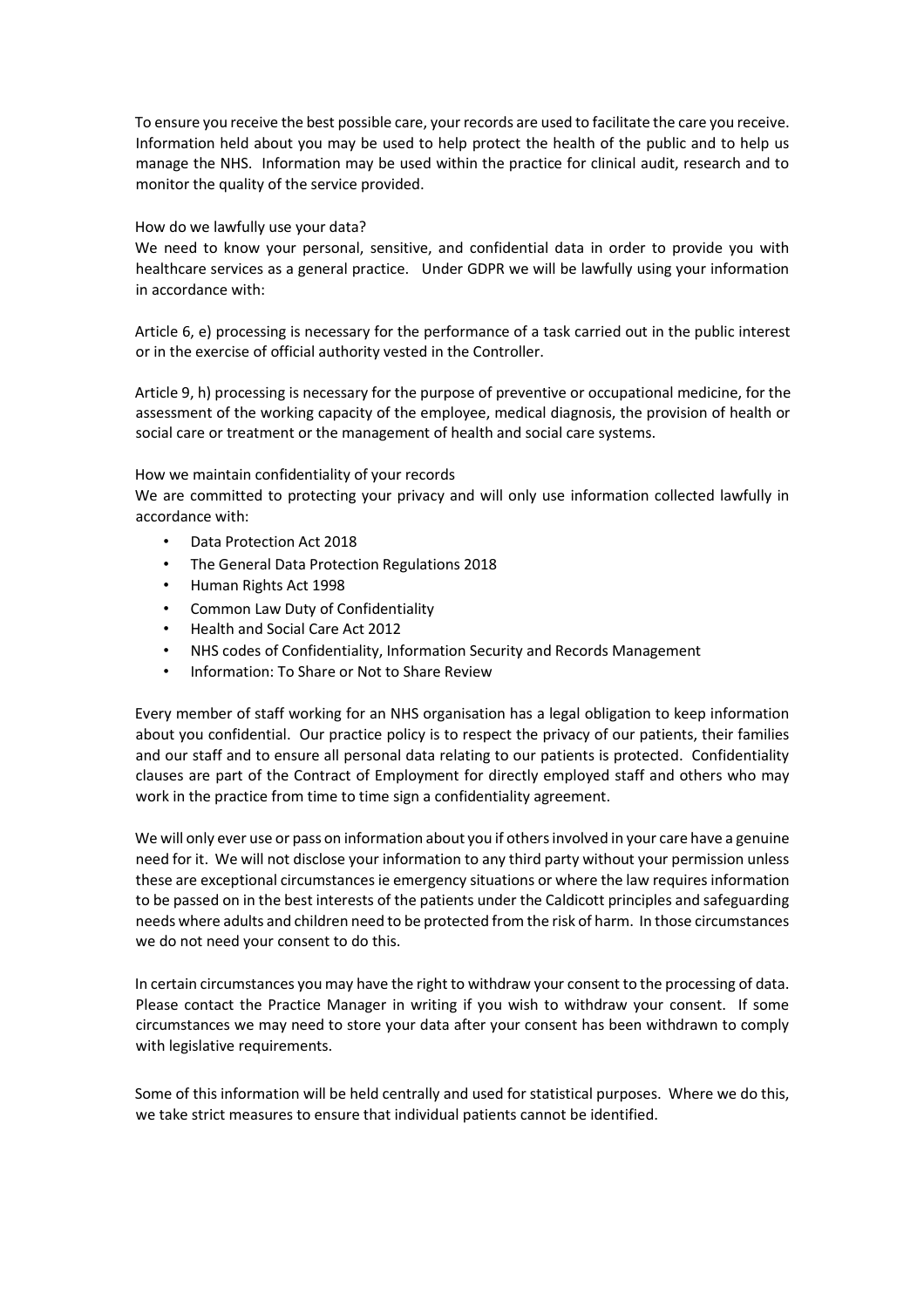#### Medical research

Sometimes your information may be requested to support medical research when the law allows us to do so, for example, to learn more about why people get ill and what treatments might work best. This is very important because the use of information from GP medical records is very useful in developing new treatments and medicines.

We will only share information with medical research organisations with your explicit consent if the information is in an identifiable format or when the law allows.

You have the right to object to your identifiable information being used or shared for medical research purposes. Please speak to the practice if you wish to object.

Where do we store your data electronically?

All the data we process is done so by our staff in the practice but, for the purposes of IT hosting and maintenance, this information is held on central servers in the UK.

No third parties have access to your personal data unless the law allows them to and appropriate safeguards have been put in place.

How your information is shared so that the practice can meet legal requirements The law requires Union Brae and Norham practice to share information from your medical records in certain circumstances. Information is shared so that the NHS or Public Health England can, for example:

- o plan and manage services.
- $\circ$  check that the care being provided is safe;  $\circ$  prevents infectious diseases from spreading.

We will share information with NHS Digital, the Care Quality Commission and local health protection team (or Public Health England) when the law requires us to do so. We must also share your information if a court of law orders us to do so.

NHS Digital is a national body which has legal responsibilities to collect information about health and social care services. It collects information from across the NHS in England and provides reports on how the NHS is performing. These reports help to plan and improve services to patients.

This practice must comply with the law and will send data to NHS Digital, for example, when it is told to do so by the Secretary of State for Health or NHS England under the Health and Social Care Act 2012.

More information about NHS Digital and how it uses information can be found at: https://digital.nhs.uk/home

Care Quality Commission regulates health and social care services to ensure that safe care is provided. The law states that we must report certain serious events for example, when patient safety has been put at risk.

For more information about the CQC http://www.cqc.org.uk/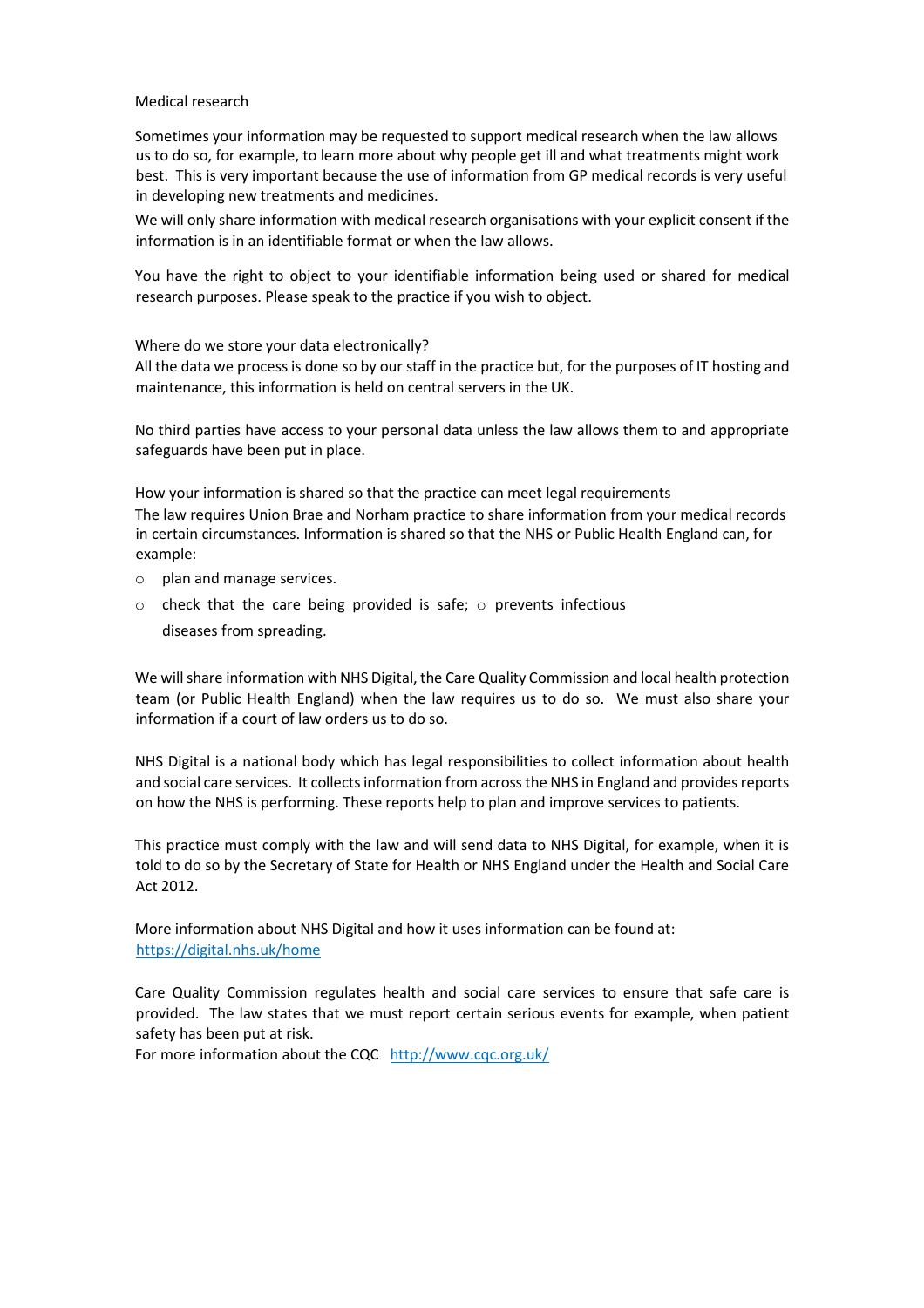Public Health England

The law requires us to share data for public health reasons, for example to prevent the spread of infectious diseases or other diseases which threaten the health of the population. We will report the relevant information to local health protection team or Public Health England.

## National screening programmes

The NHS provides national screening programmes so that certain diseases can be detected at an early stage. These screening programmes include bowel cancer, breast cancer, cervical cancer, aortic aneurysms, and a diabetic eye screening service.

The law allows us to share your contact information with Public Health England so that you can be invited to the relevant screening programme. More information can be found at: https://www.gov.uk/topic/population-screening-programme or speak to the practice.

For national screening programmes you can opt so that you no longer receive an invitation to a screening programme.

See: https://www.gov.uk/government/publications/opting-out-of-the-nhs-populationscreeningprogrammes or speak to the practice.

For more information about Public Health England and disease reporting see: https://www.gov.uk/guidance/notifiable-diseases-and-causative-organisms-how-to-report

## Rights to object and the national data opt-out

There are very limited rights to object when the law requires information to be shared but government policy allows some rights of objection as set out below.

NHS Digital - You have the right to object to information being shared with NHS Digital for reasons other than your own direct care. This is called a 'Type 1' objection – you can ask your practice to apply this code to your record.

Please note: The 'Type 1' objection, however, will no longer be available after 2020. This means you will not be able to object to your data being shared with NHS Digital when it is legally required under the Health and Social Care Act 2012.

The national data op-out model provides you with an easy way of opting-out of identifiable data being used for health service planning and research purposes, including when it is shared by NHS Digital for these reasons.

To opt-out or to find out more about your opt-out choices please go to NHS Digital's website.

Public health - Legally information must be shared under public health legislation. This means that you are unable to object.

Care Quality Commission - Legally information must be shared when the Care Quality Commission needs it for their regulatory functions. This means that you are unable to object.

Court order - Your information must be shared if it ordered by a court. This means that you are unable to object.

Who are our partner organisations?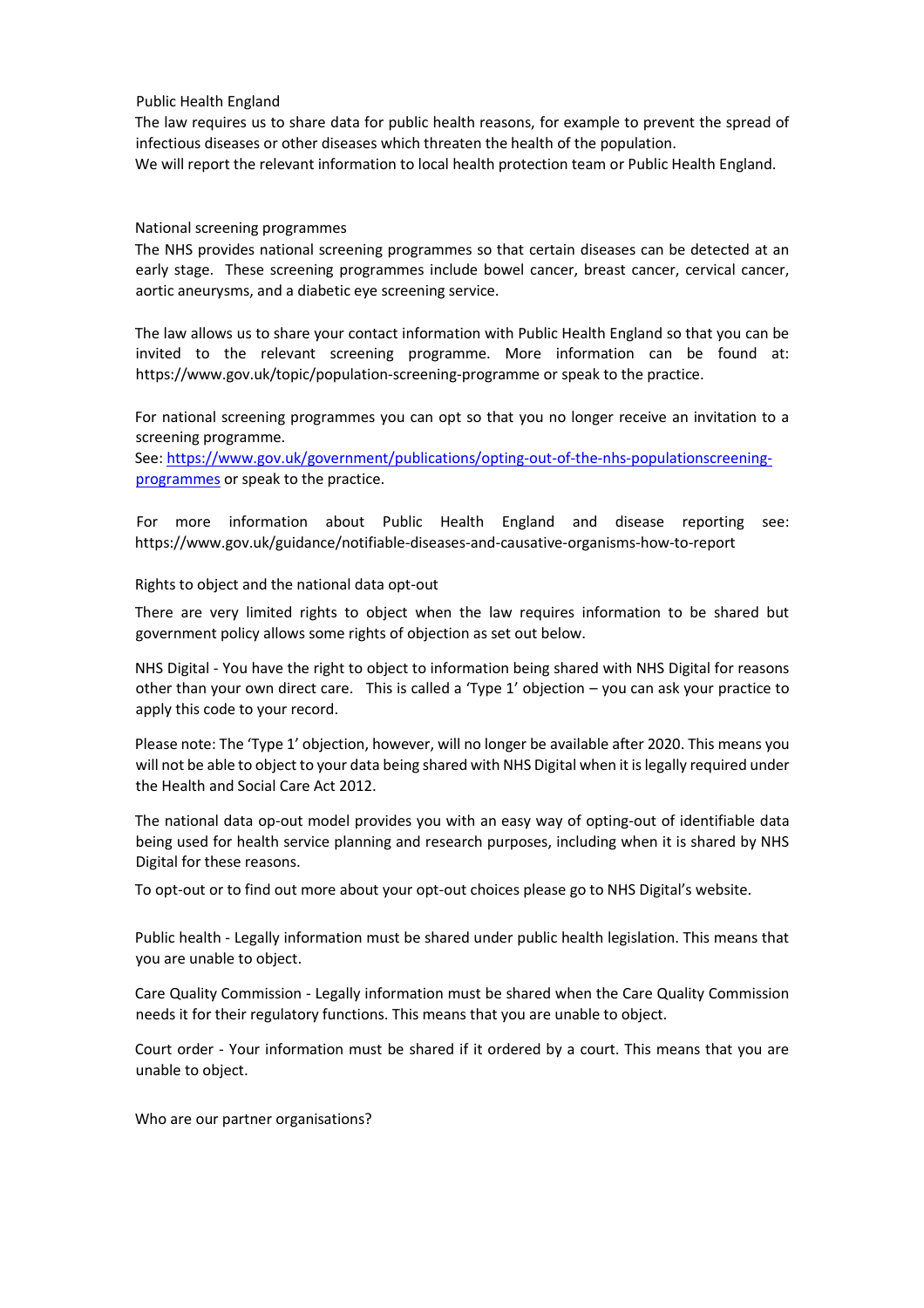We may also have to share your data, subject to strict agreements on how it will be used, with the following organisations:

- NHS Trusts / Foundation Trusts
- GP's
- NHS Commissioning Services
- Independent contractors such as opticians and pharmacists
- Private sector providers such as diabetic eye screening and warfarin testing
- Ambulance Trusts
- Social Care Services
- Local Authorities
- Police and judicial services
- Education services
- Other data processors which you would be informed of

You will be informed who your data will be shared with and, in some cases, will be asked for consent when required.

#### Data we get from other organisations

We receive information about your health from other organisations who are involved in providing you with health and social care. For example, if you go to hospital for treatment or an operation the hospital will send us a letter to let us know what happens. This means your GP medical record is kept up-to date when you receive care from other parts of the health service.

#### How long will we store your information?

We are required under UK law to keep your information and data for the full retention periods as required by the NHS Records management code of practice for health and social care and national archives. More information on this can be found online at:

https://digital.nhs.uk/article/1202/Records-Management-code-of-Practice-for-Health-andSocial-Care-2016.

How can you access, amend, move the personal data that you have provided?

You have various rights in relation to the data we hold for you. If you wish to access or amend your personal data, please contact us. We will seek to deal with your request without undue delay in accordance with the requirements of any applicable laws.

We are not aware of any circumstances in which you will have the right to delete correct information from your medical record; although you are free to obtain your own legal advice if you believe there is no lawful purpose for which we hold the information and contact us if you hold a different view

#### Right to withdraw consent

Where you have previously given consent to process your personal data for certain activities, ie research, you may withdraw your consent at any time.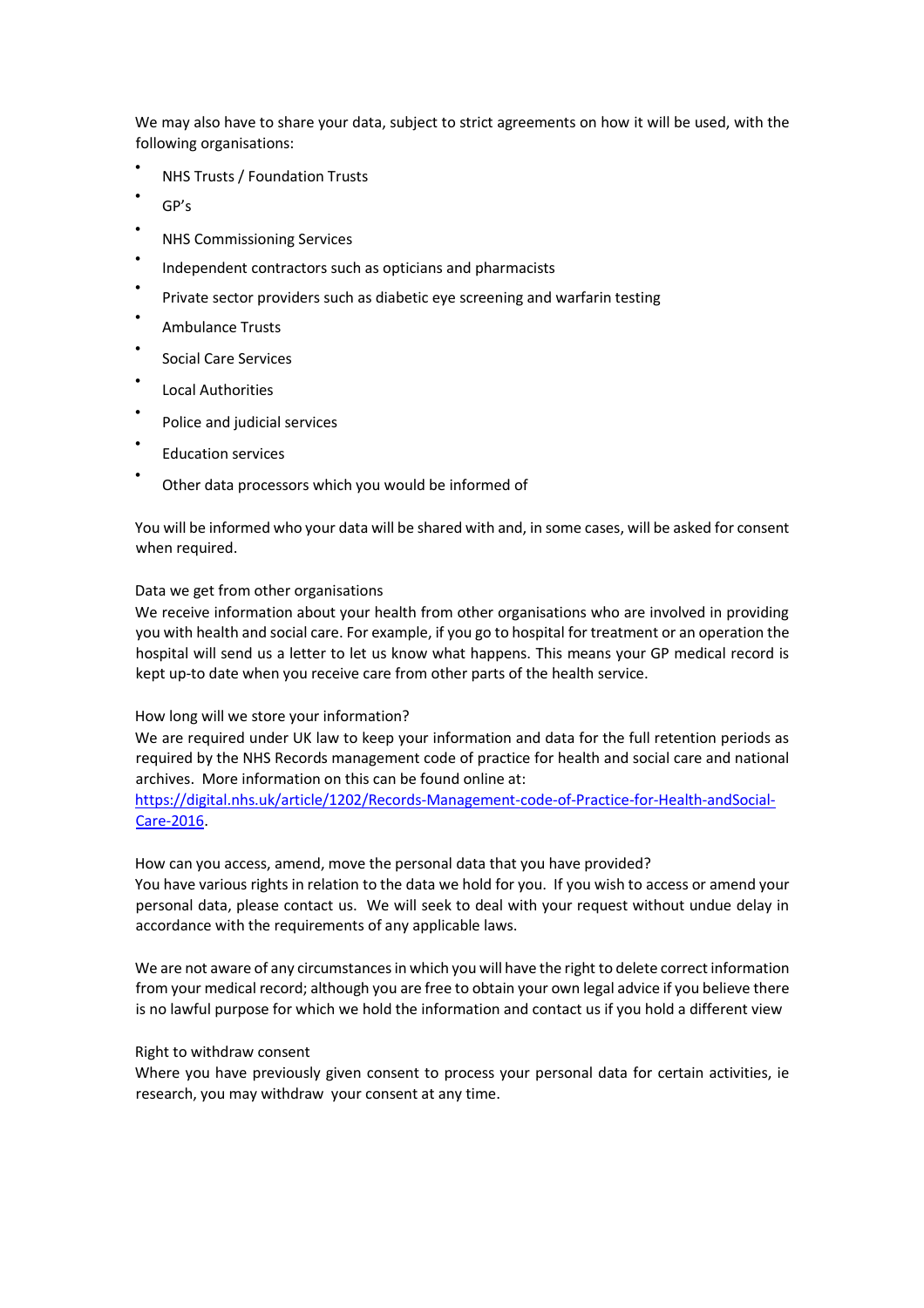#### Right to erasure

In certain situations (where we have processed your data unlawfully) you have the right to request us to erase this data. We will respond to your request within 30 days although we may be allowed to extend this period in certain cases and will only disagree with you if certain limited conditions apply. Where agreement is reached, we will delete your data.

### Right of data portability

You have the right to transfer your data from us to another data controller. This is usually applicable where a patient leaves the practice and registers elsewhere. We will help with this using GP to GP electronic transfer and transfer of your hard copy notes.

## Access to your personal information

Data Subject Access Requests give you the right under the Data Protection legislation to request access to view or to obtain copies of what information the surgery holds about you and to have it amended if it is inaccurate. To request this, you need to do the following:

• Make the request in writing to the Practice Manager. You will need to give adequate information (full name, address and date of birth) and details of the request.

There is no charge to have a copy of the information held about you and we are required to respond to you within 30 days.

For information from hospital records you need to write to them directly.

# What should you do if your personal information changes?

You should tell us so that we can update our records. This is especially important for changes to address or contact details so that, in an emergency, we have up to date information. From time to time the practice staff will ask you to confirm that the information that we currently hold is accurate.

#### Objections and Complaints

If you have concerns about how your information is managed, please contact the Practice Manager or the Data Protection Officer. If you are still unhappy following review by the practice, you have the right to complain to the Information Commissioners office:

Information Commissioner Wycliffe House Water Lane Wilmslow Cheshire SK9 5AF Tel: 01625 545745 or email www.informationcommissioner.gov.uk

If you are happy for your data to be stored, used and extracted for the purposes described in this notice, then you do not need to do anything. If you have concerns about how your data is shared or would like to know more about your rights in respect of personal data, then please contact the Practice Manager in the first instance or Data Protection Officer at Northumberland CCG – details below.